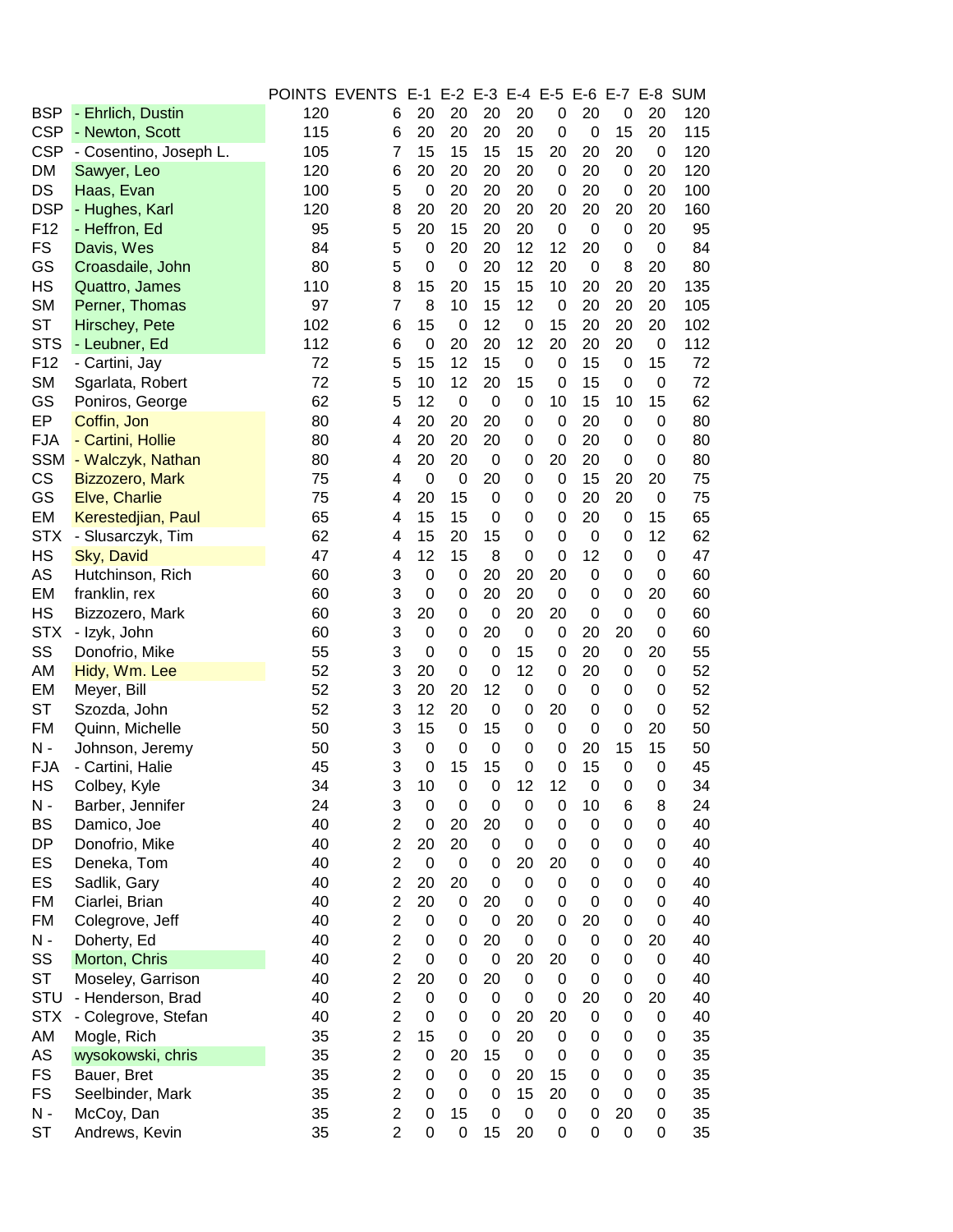| <b>SM</b>             | Szozda, Bill               | 32             | 2              | 12               | 20          | 0                | 0                | $\mathbf 0$      | 0                | 0         | 0       | 32             |
|-----------------------|----------------------------|----------------|----------------|------------------|-------------|------------------|------------------|------------------|------------------|-----------|---------|----------------|
| <b>STX</b>            | - Kunke, Dale              | 32             | $\overline{c}$ | 20               | 0           | 0                | 0                | 12               | 0                | 0         | 0       | 32             |
| <b>DSP</b>            | - Combs, Brent             | 30             | $\overline{2}$ | 15               | 0           | 0                | 0                | 15               | 0                | 0         | 0       | 30             |
| ES                    | Heermans, Nile             | 30             | $\overline{2}$ | 0                | 0           | 0                | 15               | 15               | 0                | 0         | 0       | 30             |
| $N -$                 | Davis, Frederick           | 28             | $\overline{2}$ | 0                | 0           | 8                | 0                | 20               | 0                | 0         | 0       | 28             |
| <b>BSP</b>            | - Podszebka, Kevin         | 27             | $\overline{2}$ | 0                | 15          | 12               | 0                | $\pmb{0}$        | 0                | 0         | 0       | 27             |
| HS                    | Hargrave, Michael          | 27             | $\overline{2}$ | 0                | 0           | 12               | 0                | $\mathbf 0$      | 15               | 0         | 0       | 27             |
| N -                   | Fischetti, Sal             | 27             | $\overline{2}$ | 0                | 12          | 15               | 0                | $\mathbf 0$      | 0                | 0         | 0       | 27             |
| N -                   | Volino, Matt               | 27             | $\overline{c}$ | 0                | 0           | 0                | 0                | $\pmb{0}$        | 15               | 12        | 0       | 27             |
| <b>SM</b>             | Hunt, Dana                 | 27             | $\overline{2}$ | 0                | 15          | $\mathbf 0$      | 0                | $\mathbf 0$      | 0                | 0         | 12      | 27             |
| <b>STX</b>            | - Quinn, Paul              | 27             | $\overline{2}$ | 0                | 0           | 12               | 0                | 0                | 0                | 0         | 15      | 27             |
| <b>HS</b>             | Turner, Greg               | 25             | $\overline{2}$ | 0                | 0           | 10               | 0                | 15               | 0                | 0         | 0       | 25             |
| EM                    | Franklin, Tammy            | 22             | $\overline{2}$ | 0                | 0           | 10               | 0                | $\mathbf 0$      | 0                | 0         | 12      | 22             |
| ST                    | Stout, Ryan                | 22             | $\overline{2}$ | 10               | 0           | 0                | 0                | 12               | 0                | 0         | 0       | 22             |
| $N -$                 | French, Jeff               | 20             | $\overline{c}$ | 0                | 0           | 0                | 0                | $\pmb{0}$        | 0                | 8         | 12      | 20             |
| GS                    | Croasdaile, Denise         | 18             | $\overline{2}$ | 0                | 0           | 0                | 0                | $\pmb{0}$        | 0                | 6         | 12      | 18             |
| HS                    | Ohlbaum, Paul              | 18             | $\overline{c}$ | 0                | 0           | 6                | 0                | $\boldsymbol{0}$ | 0                | 0         | 12      | 18             |
| ST                    | Lee, Francis               | 16             | $\overline{2}$ | 8                | 0           | 8                | 0                | $\mathbf 0$      | 0                | 0         | 0       | 16             |
| N -                   | Ghezzi, Brian              | 15             | $\overline{c}$ | 0                | 0           | 0                | 0                | $\mathbf 0$      | 12               | 3         | 0       | 15             |
| <b>SM</b>             | Michels, James             | 12             | $\overline{2}$ | 6                | 6           | 0                | 0                | $\mathbf 0$      | 0                | 0         | 0       | 12             |
| $N -$                 | Freitas, Shelly            | $\overline{7}$ | $\overline{2}$ | 0                | 3           | 4                | 0                | $\mathbf 0$      | 0                | 0         | 0       | $\overline{7}$ |
| AM                    | Sadlik, Adam               | 20             | 1              | 0                | 20          | 0                | 0                | $\mathbf 0$      | 0                | 0         | 0       | 20             |
| AS                    | Potocki, Dave              | 20             | 1              | 20               | 0           | 0                | 0                | $\mathbf 0$      | 0                | 0         | 0       | 20             |
| <b>BM</b>             | Gonzalez, Joe              | 20             | 1              | 20               | 0           | 0                | 0                | $\mathbf 0$      | 0                | 0         | 0       | 20             |
| BS                    | Lamberson, Derwin          | 20             | 1              | $\mathbf 0$      | 0           | 0                | 20               | $\mathbf 0$      | 0                | 0         | 0       | 20             |
| <b>BS</b>             | Laughlin, Jon              | 20             | 1              | 20               | 0           | $\mathbf 0$      | $\mathbf 0$      | $\mathbf 0$      | 0                | 0         | 0       | 20             |
| <b>CM</b>             | Sherwood, Mark             | 20             | 1              | 0                | 0           | 0                | 20               | $\mathbf 0$      | 0                | 0         | 0       | 20             |
| CS                    | Modlin, George             | 20             | 1              | 0                | 0           | $\mathbf 0$      | 20               | $\mathbf 0$      | 0                | 0         |         | 20             |
| CS                    |                            | 20             | 1              | 0                | 0           | $\boldsymbol{0}$ | 0                | $\mathbf 0$      | 20               | 0         | 0<br>0  | 20             |
| DS                    | Moseley, Garrison          | 20             | 1              | 20               | 0           | 0                | 0                | $\mathbf 0$      | $\boldsymbol{0}$ | 0         | 0       | 20             |
| DS                    | Izyk, John<br>Oneill, John | 20             | 1              | 0                | 0           | 0                | 0                | 0                | $\mathbf 0$      | 20        | 0       | 20             |
| EM                    |                            | 20             | 1              | 0                | 0           | 0                | 0                |                  | $\boldsymbol{0}$ | $\pmb{0}$ |         | 20             |
| <b>ESP</b>            | Krueger, Walt              | 20             | 1              | 0                | 0           | 0                | $\boldsymbol{0}$ | 20<br>$\pmb{0}$  | 0                | 0         | 0<br>20 | 20             |
| <b>ESP</b>            | - Carroll, Chris           | 20             | 1              | 0                | 0           | 0                | 20               | $\pmb{0}$        | 0                | 0         | 0       | 20             |
| F12                   | - Ehrlich, Matthew         | 20             |                | 0                | 0           | 0                | $\mathbf 0$      | $\mathbf 0$      | 20               | 0         |         | 20             |
|                       | - Barbagallo, Tony         |                | 1              |                  |             |                  |                  |                  |                  |           | 0       |                |
| F <sub>12</sub>       | - Heffron, Brian           | 20             | 1              | 0                | 20          | 0                | $\mathbf 0$      | $\mathbf 0$      | 0                | 0         | 0       | 20             |
| <b>FJA</b>            | - Zebrowski, Dallas        | 20             | 1              | 0                | 0           | 0                | 20               | 0                | 0                | 0         | 0       | 20             |
| <b>FJB</b>            | - Mogle, Jonathan          | 20             | 1              | 0                | 20          | $\mathbf 0$      | 0                | $\boldsymbol{0}$ | 0                | 0         | 0       | 20             |
| <b>FJC</b>            | - Hidy, Danae              | 20             | 1              | $\boldsymbol{0}$ | 0           | 20               | $\mathbf 0$      | $\mathbf 0$      | 0                | 0         | 0       | 20             |
| FP                    | Darminio, Mike             | 20             | 1              | 20               | 0           | 0                | 0                | $\pmb{0}$        | 0                | 0         | 0       | 20             |
| FP                    | Gallinger, Art             | 20             | 1              | 0                | 20          | 0                | 0                | 0                | 0                | 0         | 0       | 20             |
| <b>FS</b>             | Potocki, Michael           | 20             | 1              | 20               | 0           | 0                | 0                | $\pmb{0}$        | 0                | 0         | 0       | 20             |
| <b>FSA</b>            | - Montant, Jean-Paul       | 20             | 1              | 0                | 0           | 0                | 20               | $\boldsymbol{0}$ | 0                | 0         | 0       | 20             |
| GS                    | Bizzozero, Mark            | 20             | 1              | 0                | 20          | $\mathbf 0$      | $\mathbf 0$      | $\mathbf 0$      | 0                | 0         | 0       | 20             |
| GS                    | Wilcox, Dan                | 20             | 1              | 0                | $\mathbf 0$ | $\mathbf 0$      | 20               | $\mathbf 0$      | 0                | 0         | 0       | 20             |
| <b>HS</b>             | Weaver, Jeff               | 20             | 1              | 0                | 0           | 20               | $\boldsymbol{0}$ | $\boldsymbol{0}$ | 0                | 0         | 0       | 20             |
| N -                   | DuBose, Jeff               | 20             | 1              | $\boldsymbol{0}$ | 20          | $\pmb{0}$        | 0                | $\pmb{0}$        | 0                | 0         | 0       | 20             |
| $\mathsf{N}\xspace$ - | Leubner, Ed                | 20             | 1              | 20               | 0           | 0                | $\boldsymbol{0}$ | $\pmb{0}$        | 0                | 0         | 0       | 20             |
| $N -$                 | ramey, philip              | 20             | 1              | 0                | 0           | 0                | 20               | 0                | 0                | 0         | 0       | 20             |
| <b>SM</b>             | Kubick, Kyle               | 20             | 1              | 0                | 0           | 0                | 20               | $\pmb{0}$        | 0                | 0         | 0       | 20             |
| <b>SM</b>             | Perrin, Jim                | 20             | 1              | 20               | 0           | 0                | $\mathbf 0$      | $\pmb{0}$        | 0                | 0         | 0       | 20             |
| <b>SSM</b>            | - Raymond, Collin          | 20             | 1              | 0                | 0           | 0                | $\mathbf 0$      | $\pmb{0}$        | 0                | 0         | 20      | 20             |
| <b>STS</b>            | - Hirschey, Pete           | 20             | 1              | 0                | 0           | 0                | 20               | $\pmb{0}$        | 0                | 0         | 0       | 20             |
| <b>STU</b>            | - Bellucci, Brian          | 20             | 1              | 20               | 0           | $\mathbf 0$      | 0                | $\pmb{0}$        | 0                | 0         | 0       | 20             |
| <b>STU</b>            | - Newton, Scott            | 20             | 1              | 0                | 0           | 0                | 0                | 20               | 0                | 0         | 0       | 20             |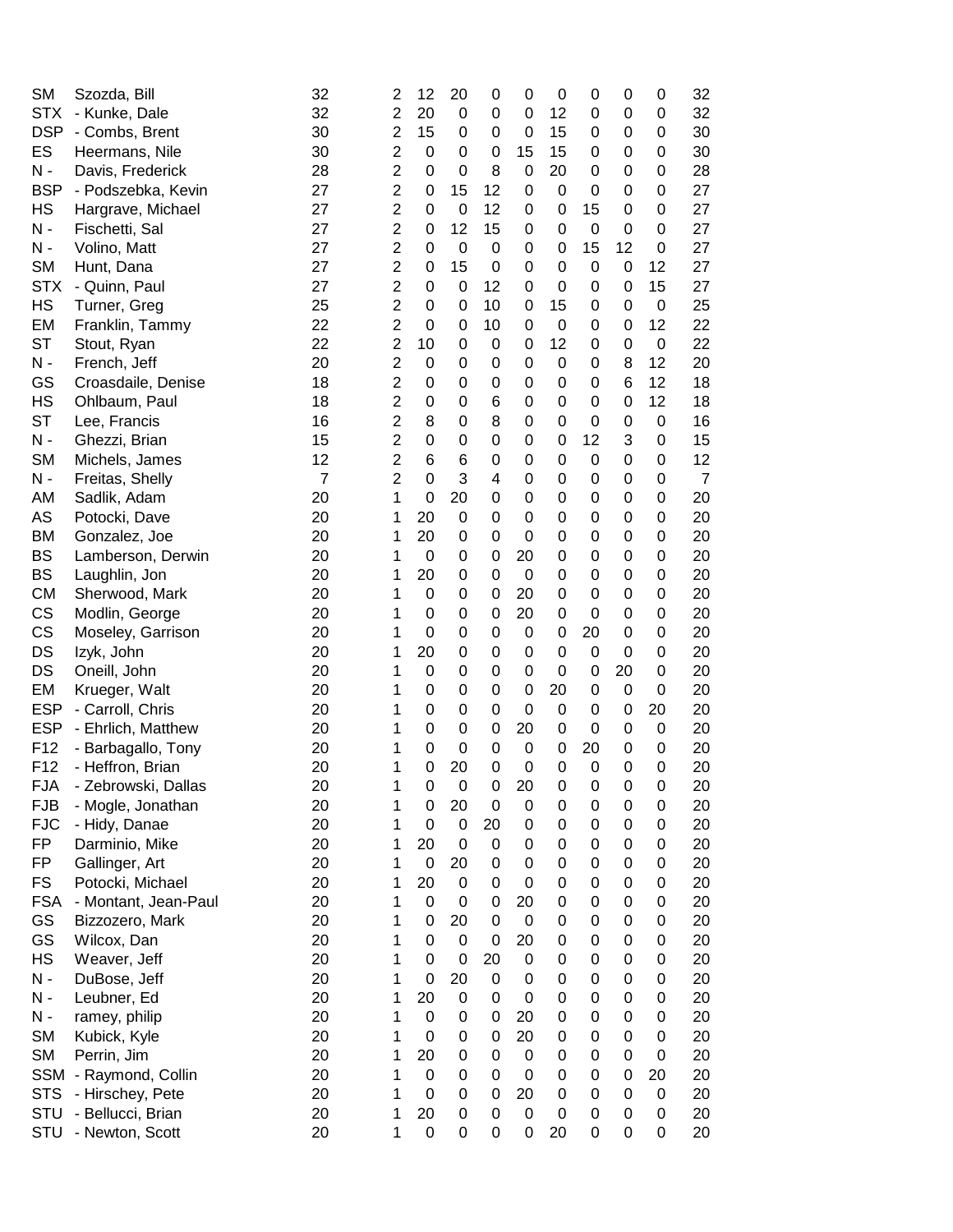| <b>STX</b>      | - Prior, Scott         | 20 | 1 | 0                | 0  | 0                | 0                | $\mathbf 0$      | 0                | 0  | 20          | 20 |
|-----------------|------------------------|----|---|------------------|----|------------------|------------------|------------------|------------------|----|-------------|----|
| AS              | Wolff, Jonathan        | 15 | 1 | 15               | 0  | 0                | 0                | $\mathbf 0$      | 0                | 0  | 0           | 15 |
| <b>BSP</b>      | - Bell, Brian          | 15 | 1 | 0                | 0  | 15               | 0                | $\pmb{0}$        | 0                | 0  | 0           | 15 |
| DM              | Williams, David        | 15 | 1 | 0                | 0  | 0                | 15               | $\pmb{0}$        | 0                | 0  | 0           | 15 |
| DS              | Doherty, Ed            | 15 | 1 | 0                | 0  | 0                | 15               | $\pmb{0}$        | 0                | 0  | 0           | 15 |
| DS              | Heffron, Brian         | 15 | 1 | 15               | 0  | 0                | 0                | $\pmb{0}$        | 0                | 0  | 0           | 15 |
| DS              |                        | 15 | 1 | 0                | 0  | 0                | 0                | $\pmb{0}$        | 15               | 0  |             | 15 |
| <b>DSP</b>      | Laughlin, Jon          |    |   |                  |    |                  |                  |                  |                  |    | 0           |    |
|                 | - Ciarlei, Brian       | 15 | 1 | 0                | 0  | 0                | 0                | $\pmb{0}$        | 0                | 0  | 15          | 15 |
| <b>DSP</b>      | - Everett, Heather     | 15 | 1 | 0                | 0  | 15               | 0                | $\pmb{0}$        | 0                | 0  | 0           | 15 |
| EM              | Matt, Kowaleski        | 15 | 1 | 0                | 0  | 15               | 0                | $\mathbf 0$      | 0                | 0  | 0           | 15 |
| F12             | - Martin, Thomas       | 15 | 1 | 0                | 0  | $\mathbf 0$      | 15               | $\mathbf 0$      | 0                | 0  | 0           | 15 |
| <b>FJA</b>      | - Mogle, Jonathan      | 15 | 1 | 0                | 0  | 0                | 15               | $\mathbf 0$      | 0                | 0  | $\mathbf 0$ | 15 |
| FM              | Ciarlei, Joe           | 15 | 1 | 0                | 0  | $\boldsymbol{0}$ | 0                | $\pmb{0}$        | 0                | 0  | 15          | 15 |
| FM              | Newton, Scott          | 15 | 1 | 0                | 0  | 0                | 0                | $\pmb{0}$        | 15               | 0  | 0           | 15 |
| <b>FS</b>       | Davis, Chip            | 15 | 1 | 0                | 0  | 15               | 0                | $\boldsymbol{0}$ | $\boldsymbol{0}$ | 0  | 0           | 15 |
| <b>FS</b>       | Everett, Heather       | 15 | 1 | 15               | 0  | 0                | $\boldsymbol{0}$ | 0                | 0                | 0  | 0           | 15 |
| <b>FSA</b>      | - Colley, Matt         | 15 | 1 | $\boldsymbol{0}$ | 0  | 0                | 15               | $\pmb{0}$        | 0                | 0  | 0           | 15 |
| GS              | Chambers, Cody         | 15 | 1 | 0                | 0  | 0                | $\mathbf 0$      | 15               | 0                | 0  | 0           | 15 |
| GS              | Fischetti, Sal         | 15 | 1 | 0                | 0  | 15               | 0                | $\boldsymbol{0}$ | 0                | 0  | 0           | 15 |
| GS              | French, Jeff           | 15 | 1 | 0                | 0  | 0                | 0                | $\pmb{0}$        | 0                | 15 | 0           | 15 |
| GS              | Sadlik, Adam           | 15 | 1 | 15               | 0  | 0                | 0                | $\mathbf 0$      | 0                | 0  | 0           | 15 |
| GS              | Wilcox, Brandi         | 15 | 1 | 0                | 0  | 0                | 15               | $\pmb{0}$        | 0                | 0  | 0           | 15 |
| HS              |                        | 15 | 1 | 0                | 0  | 0                | 0                | $\pmb{0}$        | 0                | 0  | 15          | 15 |
|                 | Pena, Branton          |    |   |                  |    |                  |                  |                  |                  |    |             |    |
| <b>SM</b>       | Frank, Evan            | 15 | 1 | 0                | 0  | 0                | 0                | $\pmb{0}$        | 0                | 0  | 15          | 15 |
| <b>SM</b>       | Mercado, Jose          | 15 | 1 | 15               | 0  | 0                | 0                | $\pmb{0}$        | 0                | 0  | 0           | 15 |
| <b>SM</b>       | Misiaszak, Chad        | 15 | 1 | 0                | 0  | 0                | 0                | $\mathbf 0$      | 0                | 15 | 0           | 15 |
| SS              | Donnan, Greg           | 15 | 1 | 0                | 0  | 0                | 0                | 15               | 0                | 0  | 0           | 15 |
| <b>SSM</b>      | - Raymond, Dave        | 15 | 1 | 0                | 0  | 0                | $\mathbf 0$      | $\pmb{0}$        | 0                | 0  | 15          | 15 |
| <b>SSM</b>      | - Walczyk, Stephen     | 15 | 1 | 0                | 15 | 0                | $\mathbf 0$      | $\boldsymbol{0}$ | 0                | 0  | 0           | 15 |
| <b>ST</b>       | Kintz, Allan           | 15 | 1 | $\boldsymbol{0}$ | 0  | 0                | 15               | $\boldsymbol{0}$ | 0                | 0  | 0           | 15 |
| <b>ST</b>       | Scion, Chris           | 15 | 1 | 0                | 0  | $\boldsymbol{0}$ | $\boldsymbol{0}$ | 0                | 15               | 0  | 0           | 15 |
| <b>STS</b>      | - Binder, Douglas      | 15 | 1 | 0                | 0  | 0                | 15               | $\pmb{0}$        | $\mathbf 0$      | 0  | 0           | 15 |
| <b>STS</b>      | - Hering, Jeff         | 15 | 1 | 0                | 0  | 15               | $\boldsymbol{0}$ | $\pmb{0}$        | 0                | 0  | 0           | 15 |
| <b>STS</b>      | - Sadlik, Adam         | 15 | 1 | 0                | 0  | 0                | 0                | $\pmb{0}$        | 15               | 0  | 0           | 15 |
| <b>STS</b>      | - Stout, Ryan          | 15 | 1 | 0                | 0  | 0                | 0                | 15               | 0                | 0  | 0           | 15 |
| <b>STX</b>      | - Danio, Vince         | 15 | 1 | 0                | 0  | 0                | $\mathbf 0$      | $\boldsymbol{0}$ | 0                | 15 | 0           | 15 |
| <b>STX</b>      | - Pierce, Ken          | 15 | 1 | 0                | 0  | 0                | 0                | 15               | 0                | 0  | 0           | 15 |
| DS              | VanAlstyne, Mark       | 12 | 1 | 12               | 0  | 0                | 0                | $\mathbf 0$      | 0                | 0  | 0           | 12 |
| <b>ES</b>       | Raymond, Ron           | 12 | 1 | $\boldsymbol{0}$ | 0  | 0                | 12               | $\boldsymbol{0}$ | 0                | 0  | 0           | 12 |
| F12             | - Mogle, Jonathan      | 12 | 1 | 12               | 0  | 0                | 0                | $\pmb{0}$        | 0                | 0  | 0           | 12 |
|                 |                        | 12 |   |                  |    |                  |                  |                  |                  |    |             |    |
| F <sub>12</sub> | - Zebrowski, Ed        |    | 1 | 0                | 0  | 0                | 12               | 0                | 0                | 0  | 0           | 12 |
| <b>FJA</b>      | - Hidy, Danae          | 12 | 1 | 0                | 0  | 0                | 0                | 0                | 12               | 0  | 0           | 12 |
| GS              | Bourdette, Brett       | 12 | 1 | 0                | 0  | 0                | 0                | 12               | $\boldsymbol{0}$ | 0  | 0           | 12 |
| GS              | Walczyk, Nathan        | 12 | 1 | 0                | 0  | 0                | $\boldsymbol{0}$ | $\mathbf 0$      | 0                | 12 | 0           | 12 |
| <b>HS</b>       | Steele, Nathaniel      | 12 | 1 | 0                | 12 | 0                | 0                | 0                | 0                | 0  | 0           | 12 |
| N -             | Gydesen, Cody          | 12 | 1 | 0                | 0  | 12               | 0                | 0                | 0                | 0  | 0           | 12 |
| <b>ST</b>       | Ceresi, Dan            | 12 | 1 | 0                | 0  | 0                | $\boldsymbol{0}$ | 0                | 12               | 0  | 0           | 12 |
| <b>ST</b>       | Darrow, Jesse          | 12 | 1 | 0                | 0  | 0                | 12               | 0                | $\boldsymbol{0}$ | 0  | 0           | 12 |
| <b>STS</b>      | - Mackenzie, Colleen   | 12 | 1 | 0                | 0  | 0                | $\boldsymbol{0}$ | 0                | 12               | 0  | 0           | 12 |
| <b>STX</b>      | - Earle, Adam          | 12 | 1 | 12               | 0  | 0                | 0                | $\pmb{0}$        | 0                | 0  | 0           | 12 |
| F <sub>12</sub> | - Mogle, Rich          | 10 | 1 | 0                | 10 | 0                | 0                | 0                | 0                | 0  | 0           | 10 |
| <b>FJA</b>      | - Barbagallo, Isabella | 10 | 1 | 0                | 0  | 0                | 0                | 0                | 10               | 0  | 0           | 10 |
| GS              | Elve, Melissa          | 10 | 1 | 10               | 0  | 0                | 0                | 0                | 0                | 0  | 0           | 10 |
| HS              | Kelley, Ray            | 10 | 1 | 0                | 0  | 0                | 10               | 0                | 0                | 0  | 0           | 10 |
| N -             | Costanzo, Tony         | 10 | 1 | 0                | 10 | 0                | 0                | 0                | 0                | 0  | 0           | 10 |
|                 |                        |    |   |                  |    |                  |                  |                  |                  |    |             |    |